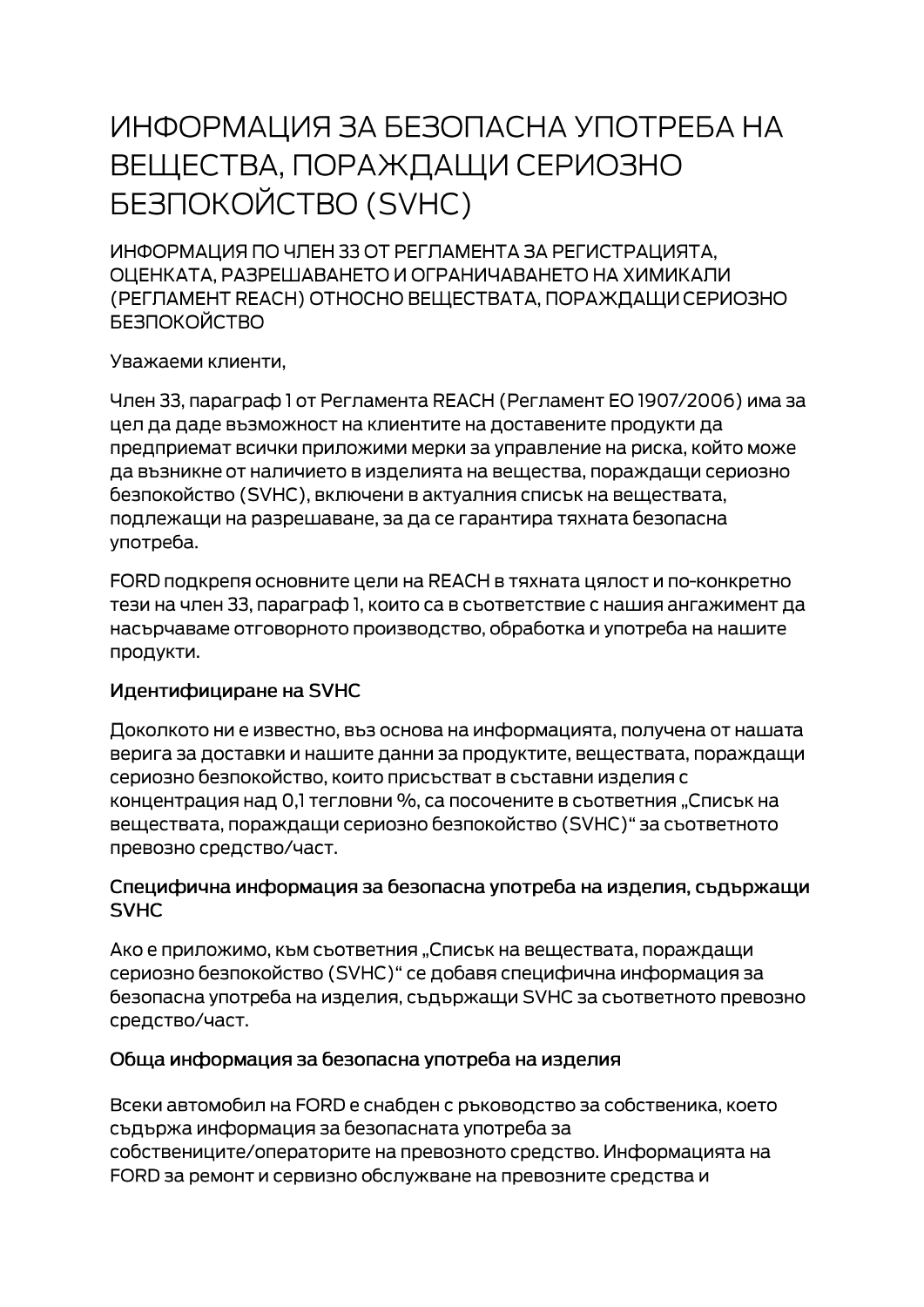оригиналните части обхваща и информация за безопасната употреба от страна на техническия персонал.

Когато се съдържат в части от превозното средство, посочените вещества в съответния "Списък на веществата, пораждащи сериозно безпокойство (SVHC)" за конкретния автомобил/част са включени така, че да се сведе до миниум евентуалното излагане на клиентите на съответното вещество, като опасността за хората или околната среда може да бъде изключена, докато автомобилът и неговите части се използват по предназначение и докато всички ремонти, сервизно обслужване и поддръжка се извършват в съответствие с техническите инструкции за тези дейности и стандартните добри практики в бранша.

Излезлите от употреба превозни средства могат да бъдат изхвърляни законно в Европейския съюз само чрез предаването им в оторизирани сьоръжения за третиране (АТЕ). Автомобилните части трябва да се изхвърлят в съответствие с приложимото местно законодателство и насоки на местните органи.

# Модел: Ford Custom

Списък на веществата, пораждащи сериозно безпокойство (SVHC) въз основа на Списъка на ЕСНА на веществата, подлежащи на разрешаване, към 1 януари 2022 г.

Специфична информация за безопасна употреба на изделия, съдържащи SVHC

Не се изисква специфична информация за безопасна употреба – спазвайте Общата информация за безопасна употреба на изделията.

| <b>Commodity</b>                                          | <b>REACH SVHCs</b>                      |
|-----------------------------------------------------------|-----------------------------------------|
| <b>A/C Compressor</b>                                     | Diboron-trioxide[1303-86-2]             |
|                                                           | Lead[7439-92-1]                         |
| A/C Lines, Receiver Drier and<br><b>Accumulator</b>       | C,C'-azodi(formamide)[123-77-3]         |
|                                                           | Dodecamethylcyclohexasiloxane[540-97-6] |
|                                                           | Imidazolidine-2-thione[96-45-7]         |
|                                                           | Lead[7439-92-1]                         |
| <b>Accessories</b>                                        | C,C'-azodi(formamide)[123-77-3]         |
|                                                           | Lead[7439-92-1]                         |
| <b>Active and Air Suspension</b>                          | Lead[7439-92-1]                         |
|                                                           | Silicic acid, lead salt[11120-22-2]     |
| <b>Adaptive Cruise Control</b>                            | Lead[7439-92-1]                         |
| <b>AIS - Air Cleaner and Low</b><br><b>Pressure Ducts</b> | Lead[7439-92-1]                         |
| <b>AIS - High Pressure Ducts</b>                          | Imidazolidine-2-thione[96-45-7]         |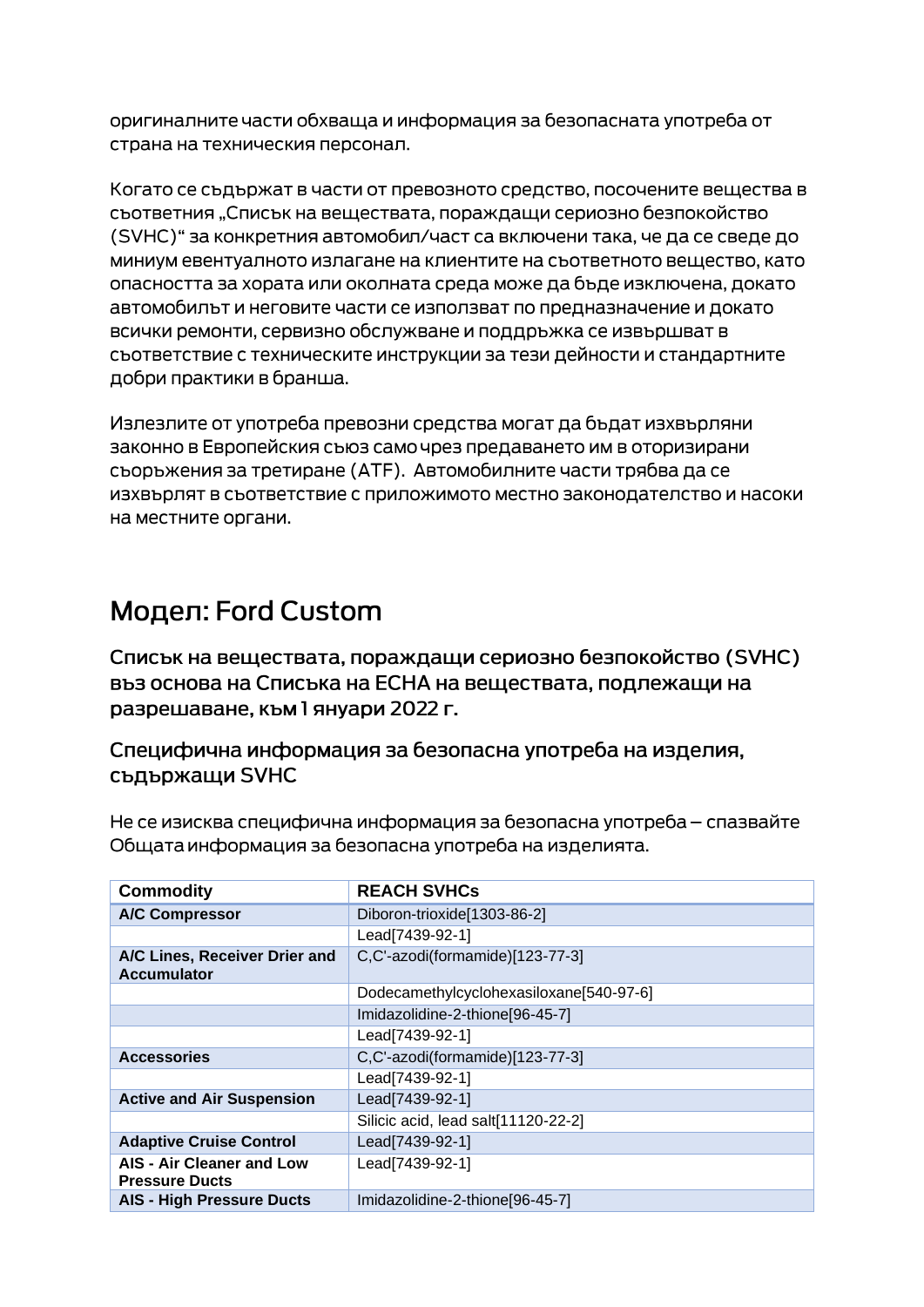| <b>Alternator</b>                                                       | Lead[7439-92-1]                                                                                                       |
|-------------------------------------------------------------------------|-----------------------------------------------------------------------------------------------------------------------|
| Antenna                                                                 | Lead[7439-92-1]                                                                                                       |
| Appliques (Pillar, Decklid,<br>Roof)                                    | Lead[7439-92-1]                                                                                                       |
| <b>Audio and Navigation Head</b><br><b>Units</b>                        | Lead[7439-92-1]                                                                                                       |
| <b>Badges</b>                                                           | 1,3,5-Tris(oxiranylmethyl)-1,3,5-triazine-2,4,6(1H,3H,5H)-<br>trione[2451-62-9]                                       |
|                                                                         | Tris(nonylphenyl)phosphite[26523-78-4]                                                                                |
| <b>Battery</b>                                                          | Lead[7439-92-1]                                                                                                       |
| <b>Body Side InteriorTrim (Hard</b><br>Trim)                            | C,C'-azodi(formamide)[123-77-3]                                                                                       |
| <b>Body Structure - Die-Cut</b><br><b>Sealers</b>                       | 2-(2H-Benzotriazol-2-yl)-4,6-ditertpentylphenol[25973-55-1]                                                           |
|                                                                         | Dicyclohexyl-phthalate[84-61-7]                                                                                       |
| <b>Body Structure - Floor Pan -</b><br><b>Front Floor and Side Sill</b> | 2-(2H-Benzotriazol-2-yl)-4,6-ditertpentylphenol[25973-55-1]                                                           |
|                                                                         | Boric acid[10043-35-3]                                                                                                |
|                                                                         | Lead[7439-92-1]                                                                                                       |
| Body Structure - Floor Pan -<br><b>Rear Floor</b>                       | Lead[7439-92-1]                                                                                                       |
| <b>Body Structure - Front End</b><br><b>Structure</b>                   | Cobalt sulphate[10124-43-3]                                                                                           |
| <b>Body Structure - Hood</b><br><b>Assembly (incl Hinge/Supt)</b>       | 2-(2H-Benzotriazol-2-yl)-4,6-ditertpentylphenol[25973-55-1]                                                           |
| <b>Body Structure - Pick-up Box</b><br>(incl Tailgate/Hinge)            | Lead[7439-92-1]                                                                                                       |
| <b>Brake - Parking</b>                                                  | Lead[7439-92-1]                                                                                                       |
| <b>Brake Actuation</b>                                                  | Imidazolidine-2-thione[96-45-7]                                                                                       |
|                                                                         | Lead[7439-92-1]                                                                                                       |
| <b>Brake Tubes and Hoses</b>                                            | Imidazolidine-2-thione[96-45-7]                                                                                       |
|                                                                         | Lead[7439-92-1]                                                                                                       |
| <b>Brakes - Caliper &amp; Anchor</b><br><b>Brkt Assy (Front, Rear)</b>  | Lead[7439-92-1]                                                                                                       |
| <b>Bulk Materials (PMT100)</b>                                          | 1-Methyl-2-pyrrolidone[872-50-4]                                                                                      |
| <b>Bulk Materials (PMT200)</b>                                          | Tris(nonylphenyl)phosphite[26523-78-4]                                                                                |
| <b>Clutch / DMF (Dual Mass</b><br>Flywheel)                             | Lead[7439-92-1]                                                                                                       |
| <b>Combined Sensing Module</b>                                          | Lead[7439-92-1]                                                                                                       |
| <b>Cooling Hoses &amp; Bottles</b>                                      | C,C'-azodi(formamide)[123-77-3]                                                                                       |
|                                                                         | Lead[7439-92-1]                                                                                                       |
| <b>Door Handles</b>                                                     | Lead[7439-92-1]                                                                                                       |
| <b>EDS Wiring Assembly &amp;</b><br><b>Components</b>                   | 1,6,7,8,9,14,15,16,17,17,18,18-<br>Dodecachloropentacyclo[12.2.1.16,9.02,13.05,10]octadeca-7,15-<br>diene[13560-89-9] |
|                                                                         | Diboron-trioxide[1303-86-2]                                                                                           |
|                                                                         | Lead[7439-92-1]                                                                                                       |
| <b>Electrified Drivetrain</b>                                           | Lead[7439-92-1]                                                                                                       |
| <b>Electro/Mechanical Devices</b>                                       | Lead[7439-92-1]                                                                                                       |
| <b>Electro/Mechanical Devices -</b><br><b>Reception</b>                 | Lead[7439-92-1]                                                                                                       |
| <b>Electro/Mechanical Devices -</b><br><b>Security</b>                  | Lead[7439-92-1]                                                                                                       |
| <b>Electronic Control Panel and</b><br><b>CCH</b>                       | Lead[7439-92-1]                                                                                                       |
|                                                                         | N,N-Dimethylacetamide[127-19-5]                                                                                       |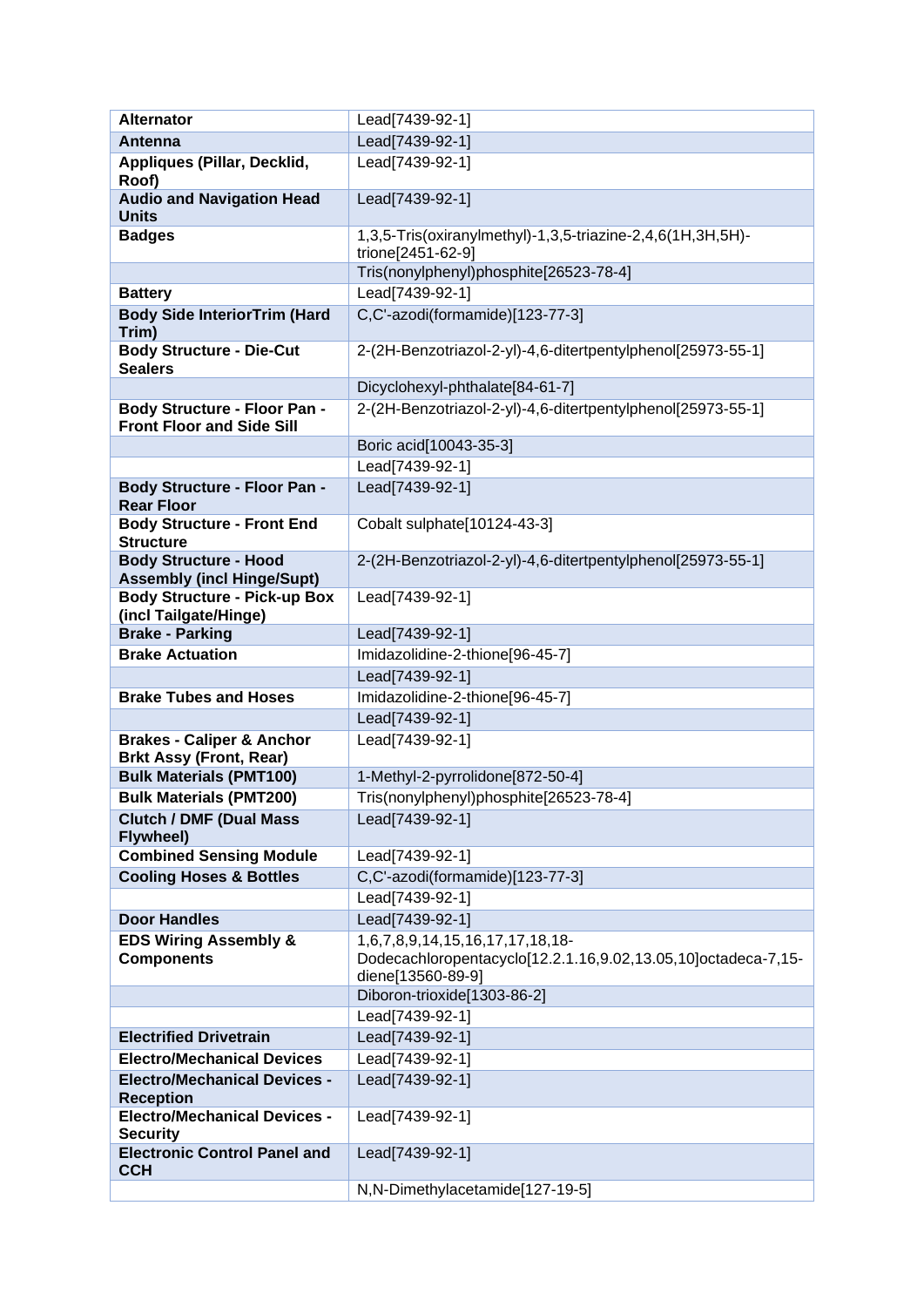| <b>Electronic Modules - Displays</b>                          | 2-(2H-Benzotriazol-2-yl)-4,6-ditertpentylphenol[25973-55-1]      |
|---------------------------------------------------------------|------------------------------------------------------------------|
|                                                               | Lead[7439-92-1]                                                  |
| <b>Electronic Modules -</b>                                   | Lead[7439-92-1]                                                  |
| Headlamp                                                      |                                                                  |
| <b>Electronic Modules -</b>                                   | Lead[7439-92-1]                                                  |
| <b>Navigation</b><br><b>Electronic Modules - SYNC</b>         | 2-Methylimidazole[693-98-1]                                      |
|                                                               | Lead[7439-92-1]                                                  |
| <b>Engine Compartment Trim</b>                                | Phenol, dimethyl-, phosphate (3:1)[25155-23-1]                   |
| <b>Engine Water Pumps</b>                                     | Lead[7439-92-1]                                                  |
| <b>Evaporator and Blower</b>                                  | Decamethylcyclopentasiloxane[541-02-6]                           |
| <b>Assemby (HVAC Module)</b>                                  |                                                                  |
|                                                               | Lead[7439-92-1]                                                  |
| <b>Exhaust Hot End (Catalytic</b>                             | Diboron-trioxide[1303-86-2]                                      |
| Convertor)                                                    |                                                                  |
| <b>FEAD</b>                                                   | Lead[7439-92-1]                                                  |
| <b>Fixed Glass</b>                                            | Lead[7439-92-1]                                                  |
| <b>Fuel Door</b>                                              | Lead[7439-92-1]                                                  |
| <b>Fuel Injection</b>                                         | Lead[7439-92-1]                                                  |
| <b>Fuel Lines</b>                                             | Lead[7439-92-1]                                                  |
| <b>Fuel Tanks</b>                                             | C,C'-azodi(formamide)[123-77-3]                                  |
|                                                               | Lead[7439-92-1]                                                  |
| <b>GOR and Radiator Support</b>                               | Boric acid[10043-35-3]                                           |
| <b>Headlamp / Side Marker</b>                                 | 6,6'-Di-tert-butyl-2,2'-methylenedi-p-cresol[119-47-1]           |
| <b>Headliner / Sunvisor</b>                                   | Lead[7439-92-1]                                                  |
| <b>Hydraulic Distribution</b>                                 | Lead[7439-92-1]                                                  |
| <b>I/S Mirror</b>                                             | Lead[7439-92-1]                                                  |
| <b>Instrument Cluster</b>                                     | 2-Methyl-1-(4-methylthiophenyl)-2-morpholinopropan-1-            |
|                                                               | one[71868-10-5]<br>Boric acid[10043-35-3]                        |
|                                                               | Lead[7439-92-1]                                                  |
| <b>Interior Lighting</b>                                      | 4,4'-Isopropylidenediphenol[80-05-7]                             |
|                                                               | Lead[7439-92-1]                                                  |
| <b>IP Finish Panels/Registers</b>                             | 2,4-Di-tert-butyl-6-(5-chlorobenzotriazol-2-yl)phenol[3864-99-1] |
|                                                               | Lead[7439-92-1]                                                  |
| Knuckle (Front, Rear)                                         | Boric acid[10043-35-3]                                           |
|                                                               | Imidazolidine-2-thione[96-45-7]                                  |
| <b>Labels</b>                                                 | Lead[7439-92-1]                                                  |
| Latches - Hood, Decklid and                                   | Lead[7439-92-1]                                                  |
| <b>Liftgate Latches</b>                                       |                                                                  |
| <b>Latches - Side Door/Latch</b>                              | Lead[7439-92-1]                                                  |
| <b>Mini Module</b>                                            |                                                                  |
|                                                               | Nonoxinol[9016-45-9]                                             |
| <b>Locks</b>                                                  | 1-Methyl-2-pyrrolidone[872-50-4]                                 |
|                                                               | C,C'-azodi(formamide)[123-77-3]                                  |
|                                                               | Hexahydromethylphthalic-anhydride[25550-51-0]                    |
|                                                               | Lead[7439-92-1]                                                  |
| <b>Luggage and Interior Cargo</b><br><b>Management/Covers</b> | 2-(2H-Benzotriazol-2-yl)-4,6-ditertpentylphenol[25973-55-1]      |
|                                                               | 6,6'-Di-tert-butyl-2,2'-methylenedi-p-cresol[119-47-1]           |
|                                                               | Lead[7439-92-1]                                                  |
| <b>Mirrors</b>                                                | 4,4'-Isopropylidenediphenol[80-05-7]                             |
|                                                               | Lead[7439-92-1]                                                  |
| <b>Park Assist</b>                                            | Lead[7439-92-1]                                                  |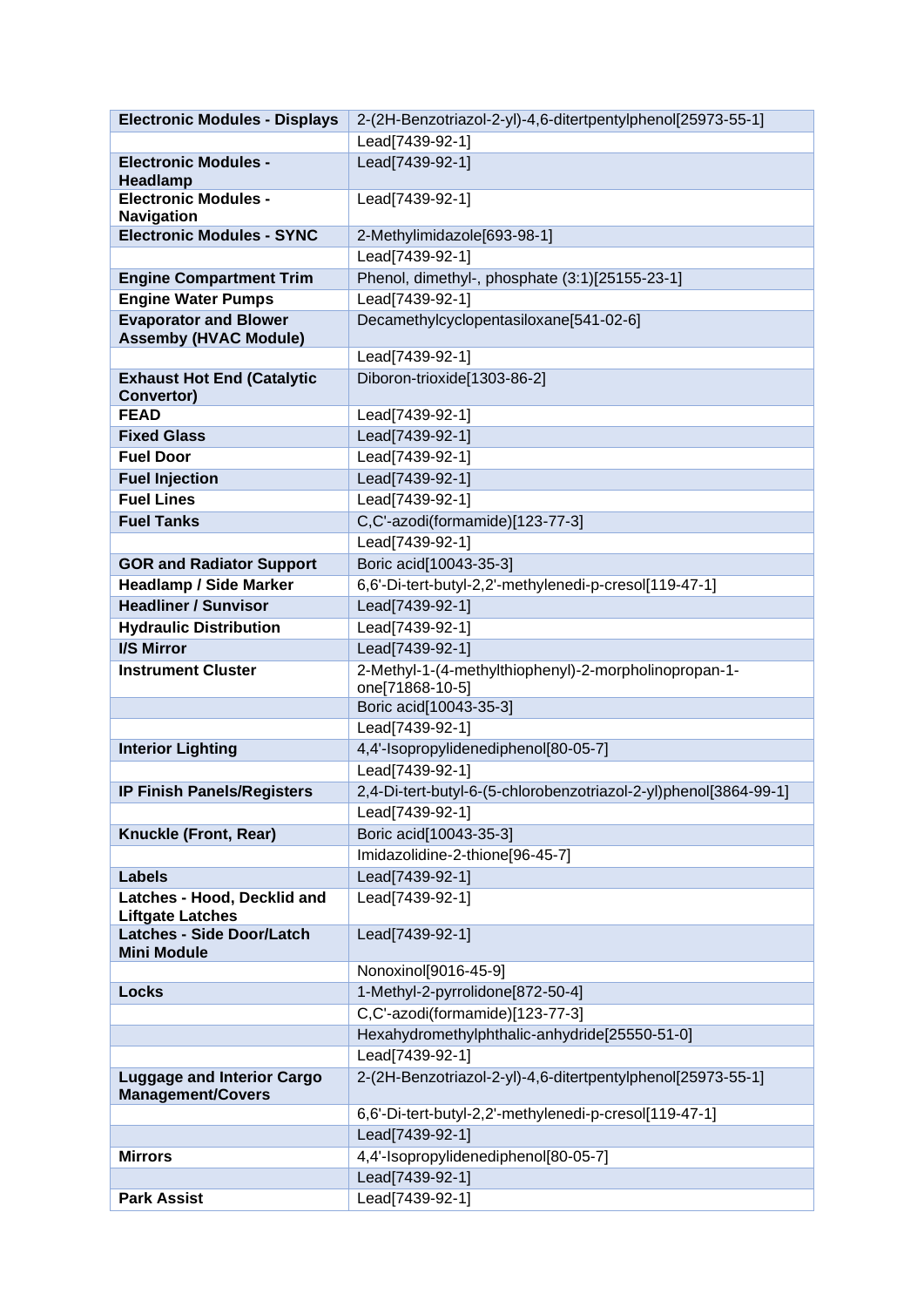| <b>PATS Transceiver</b>                                               | Lead[7439-92-1]                                                                 |
|-----------------------------------------------------------------------|---------------------------------------------------------------------------------|
| Pedal Box                                                             | 2-Benzyl-2-dimethylamino-4-morpholinobutyrophenone[119313-<br>$12 - 11$         |
| <b>Pedestrian Alert System</b><br>(PAS)                               | N,N-Dimethylacetamide[127-19-5]                                                 |
| <b>Powertrain Control Module</b><br>(PCM/EEC/ ECM)                    | 4,4'-Isopropylidenediphenol[80-05-7]                                            |
|                                                                       | Lead[7439-92-1]                                                                 |
| <b>PT Mounts</b>                                                      | Lead[7439-92-1]                                                                 |
| <b>PT Sensors</b>                                                     | Lead[7439-92-1]                                                                 |
|                                                                       | Octamethylcyclotetrasiloxane[556-67-2]                                          |
| <b>Rain and Daylight Sensor</b>                                       | 1,3,5-Tris(oxiranylmethyl)-1,3,5-triazine-2,4,6(1H,3H,5H)-<br>trione[2451-62-9] |
|                                                                       | Lead[7439-92-1]                                                                 |
| <b>Restraint Electronics</b>                                          | Lead[7439-92-1]                                                                 |
| <b>Seat Belts (Front and Rear)</b>                                    | Lead[7439-92-1]                                                                 |
| Seats - Foam - Cut and Sew                                            | C,C'-azodi(formamide)[123-77-3]                                                 |
|                                                                       | Lead[7439-92-1]                                                                 |
|                                                                       | Methyloxirane[75-56-9]                                                          |
| Seats - JIT                                                           | C,C'-azodi(formamide)[123-77-3]                                                 |
|                                                                       | Lead[7439-92-1]                                                                 |
| <b>Seats - Structures</b>                                             | C,C'-azodi(formamide)[123-77-3]                                                 |
|                                                                       | Lead[7439-92-1]                                                                 |
| <b>Shifter Cables/Brackets -</b><br>Auto                              | C,C'-azodi(formamide)[123-77-3]                                                 |
|                                                                       | Lead[7439-92-1]                                                                 |
| <b>Shock Absorbers</b>                                                | Diboron-trioxide[1303-86-2]                                                     |
| <b>Side and Rear Vision (BLIS)</b>                                    | Lead[7439-92-1]                                                                 |
| <b>Smart Data Link Module</b>                                         | Lead[7439-92-1]                                                                 |
| <b>Smart Junction Box &amp; Body</b><br><b>Control Module (SPDJB)</b> | Lead[7439-92-1]                                                                 |
| <b>Spare Wheel Winch</b>                                              | Lead[7439-92-1]                                                                 |
| <b>Speakers / Tweeters</b>                                            | N,N-Dimethylacetamide[127-19-5]                                                 |
| Stabilizer Bar (Front, Rear --<br>Solid/Tubular)                      | 2-Methylimidazole[693-98-1]                                                     |
| <b>Steering Column</b>                                                | Lead[7439-92-1]                                                                 |
| <b>Steering Gear and Linkage</b>                                      | Lead[7439-92-1]                                                                 |
| <b>Steering Wheel, Drive Air Bag</b>                                  | 2-Methyl-1-(4-methylthiophenyl)-2-morpholinopropan-1-<br>one[71868-10-5]        |
|                                                                       | Alkanes, C14-17, chloro[85535-85-9]                                             |
|                                                                       | Dioctyltin dilaurate[3648-18-8]                                                 |
|                                                                       | Lead[7439-92-1]                                                                 |
| <b>Suspension Link</b><br><b>Components</b>                           | Imidazolidine-2-thione[96-45-7]                                                 |
| <b>Switches - General Use</b>                                         | 2-Methyl-1-(4-methylthiophenyl)-2-morpholinopropan-1-<br>one[71868-10-5]        |
|                                                                       | Lead[7439-92-1]                                                                 |
| Switches - Headlamp.<br><b>Window &amp; Door</b>                      | 4,4'-Isopropylidenediphenol[80-05-7]                                            |
|                                                                       | Lead[7439-92-1]                                                                 |
| <b>Switches - Steering Column</b>                                     | 4,4'-Isopropylidenediphenol[80-05-7]                                            |
| <b>Taillamp / Redundant</b>                                           | C,C'-azodi(formamide)[123-77-3]                                                 |
| <b>Tires</b>                                                          | Lead[7439-92-1]                                                                 |
| <b>TPMS</b>                                                           | Lead[7439-92-1]                                                                 |